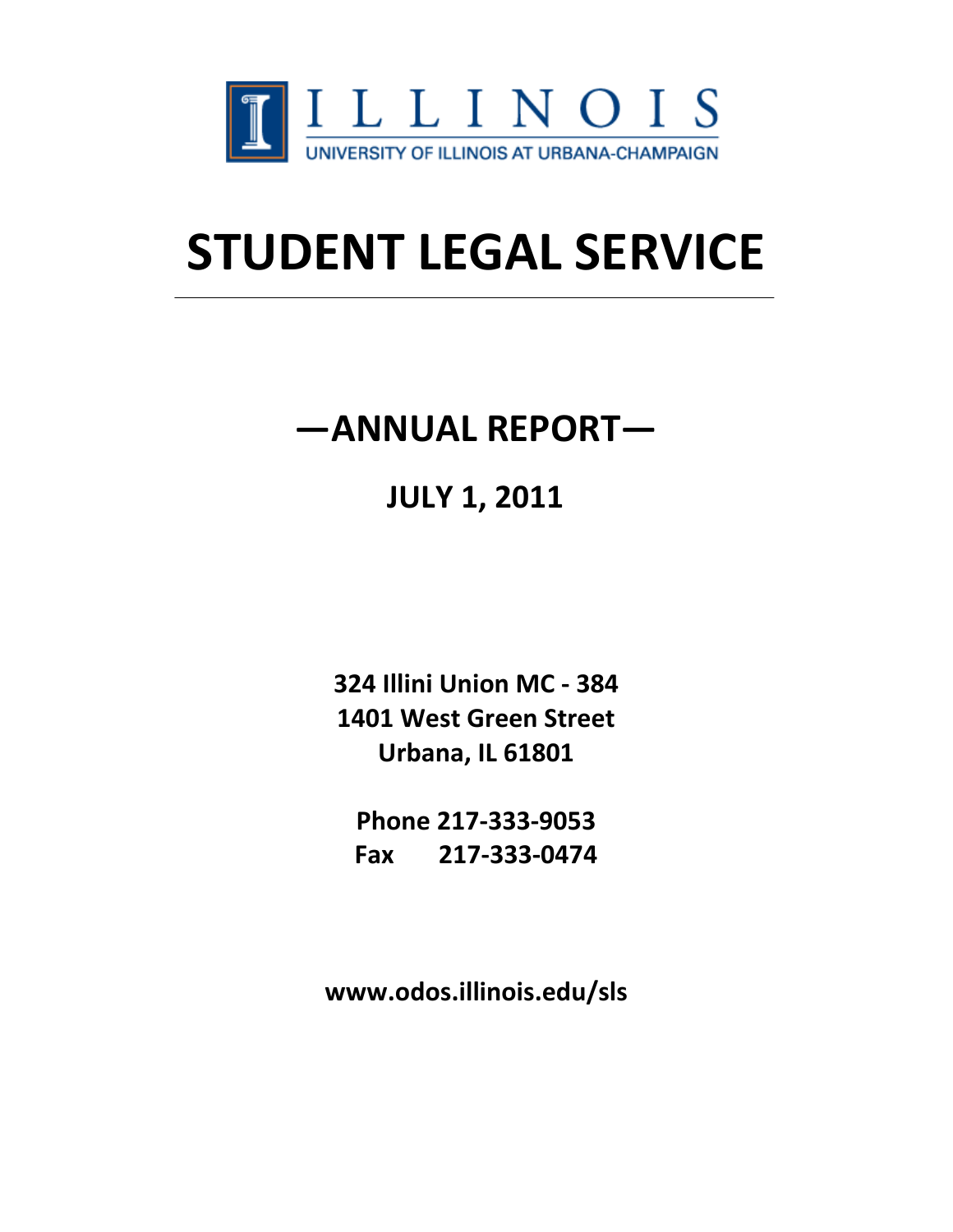# **STUDENT LEGAL SERVICE**

Annual Report 2010 to 2011

| Activities that relate to strategic initiative enhancing knowledge and diversity 5 |  |
|------------------------------------------------------------------------------------|--|
|                                                                                    |  |
| Activities related to creation and sustainment of collaborative partnerships 5     |  |
|                                                                                    |  |
|                                                                                    |  |
|                                                                                    |  |
|                                                                                    |  |
|                                                                                    |  |
|                                                                                    |  |
|                                                                                    |  |
|                                                                                    |  |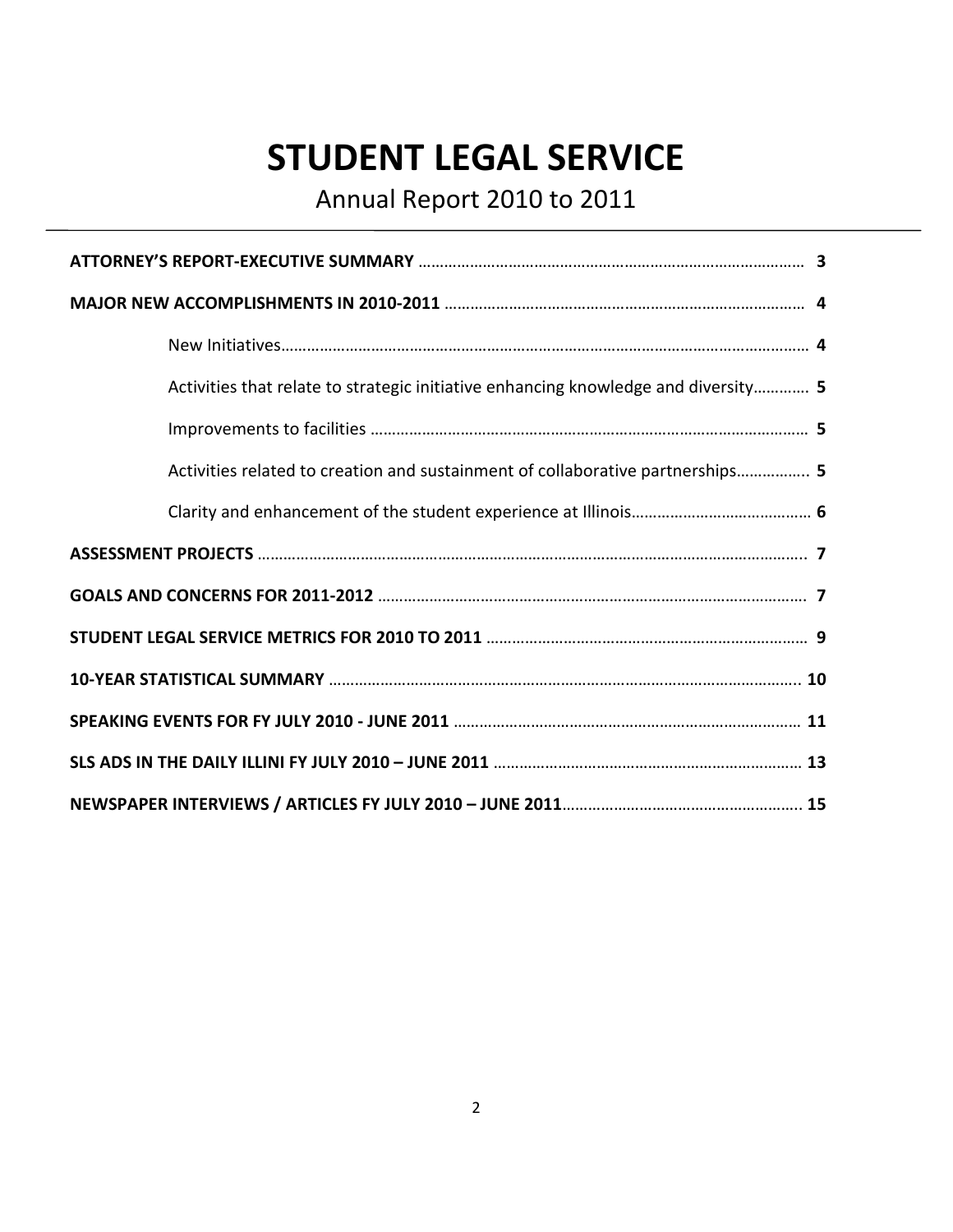#### **2010-2011**

#### **STUDENT LEGAL SERVICE ANNUAL REPORT**

#### **ATTORNEY'S REPORT-EXECUTIVE SUMMARY**

The fundamental mission of the Student Legal Service since 1978 has been to provide preventive legal education, legal counseling and advice, and individual representation to students in order to enhance student life and student knowledge of their rights and responsibilities. At the July meeting of the University Of Illinois Board Of Trustees the trustees voted to change a portion of the Student Organization Resource Fee into a non-refundable Student Service Fee and to permit the three staff attorneys to become University employees rather than independent contractors as had been the case under the 1978 Student Legal Service Plan. These changes do not alter the longstanding three-pronged mission of the program. The changes should dramatically aid in future recruitment of attorneys and most importantly will enhance the program's ability to be integrated into the Office of Dean of Students which makes collaboration on outreach and preventive legal education both more likely and more effective.

Staff produced three new informational brochures this year for a total of 44 in-house produced brochures which are available on our website www.odos.illinois.edu/sls for student access and downloading. The office continues to have one of the most comprehensive Student Legal Service websites among U.S. programs.

The office employs Thomas E. Betz as Director and Mary Ann Midden and Susan Y. Hessee as staff attorneys. Collectively they have 91 years of legal experience that they bring to counseling and representation of the student clientele. Beckee Bachman continues working as office support staff. This year we employed Natalie Bradford part time on work study which greatly alleviated the non-legal workload of the office. Retaining funding levels for all positions is a basic goal in upcoming years. New efforts, such as Mediation, which are denominated in GOALS AND CONCERNS FOR 2011-2012 are often dependent on increased funding. The program has a balanced budget and will be financially sound in 2011-2012 under the new mandatory fee funding system. The following pages outline the accomplishments, initiatives, collaborative partnerships and usage metrics for the program. The past year was very successful in terms of all three aspects of the program's mission. We look forward to a challenging and exciting 2011-2012.

Thomas E. Betz, Director, Student Legal Service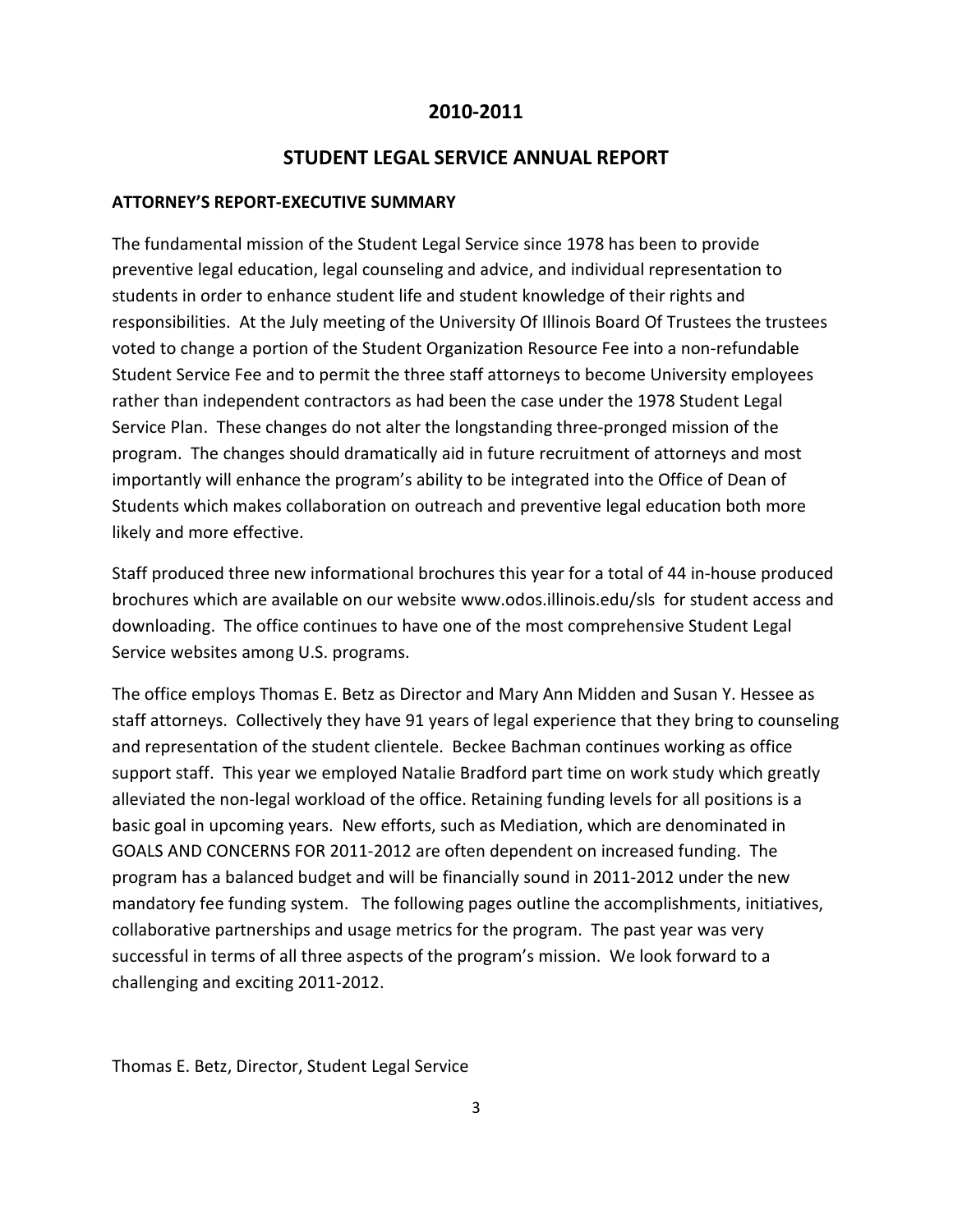#### **MAJOR ACCOMPLISHMENTS IN 2010-2011**

- July 2010 University Of Illinois Board of Trustees approved Student Legal Service becoming part of Office of Dean of Students and changing a portion of SORF fee into a mandatory nonrefundable Student Service fee
- Three staff attorneys status changed to University of Illinois employees rather than independent contractors as of December 2011
- 1333 students received in office legal counseling. Previous reporting period 1,380
- 464 students had cases that were formally opened. Previous reporting period 410
- 1,797 total students received in office services. Previous reporting period 1,790
- 528 students served through attorneys conducting preventive education at 13 locations. Previous reporting period 548 at 11 locations
- 5,093 students served at brochure/tabling events including quad day. Previous reporting period 5,825
- 43 informational/preventive advertisements were published in the Daily Illini including information about fines and consequences of "Unofficial St. Patrick's" event.
- 44 current brochures on legal topics with three new brochures: *Steal this Pamphlet, You and Your Credit,* and *Civil Unions in Illinois.* 41 in previous year
- 24,850 students had pageviews on the Student Legal Service website at www.odos.illinois.edu/sls. Previous reporting period 25,283
- All brochures and intake forms are downloadable from the office website

#### **NEW INITIATIVES**

- Attorneys served as bloggers for the Washington Post Campus Overload blog live with Jenna Johnson discussing spring break issues facing U of I Students and college students in general. Worldwide coverage and access. 3/3/11
- Daily Illini guest column 3/11/11 *Take Caution over Spring Break to avoid fees, tickets and jail time.*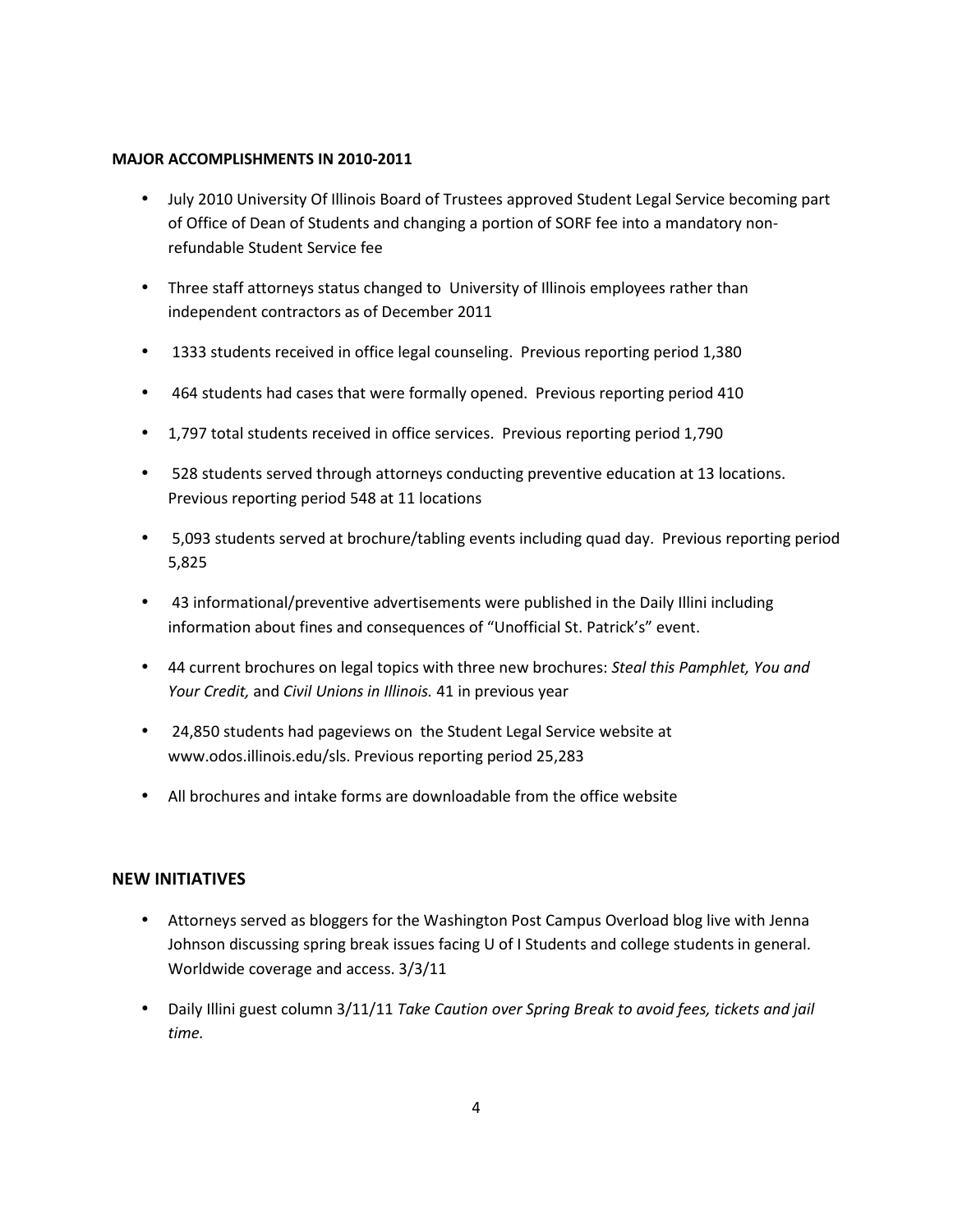- Four periods of two hours reserved at Ikenberry Commons so students could meet with an attorney at or near residence halls without an appointment. An unsuccessful outreach effort
- Students Rights and Responsibilities "Unofficial". Dual presentation with Office of Student Conflict Resolution at Pine Lounge 2/28/11

#### **ACTIVITIES THAT RELATE TO STRATEGIC INITIATIVE ENHANCING KNOWLEDGE AND DIVERSITY**

- Creation and distribution of brochure *Civil Unions in Illinois* which explains for students the rules and legalities regarding the Illinois Civil Union law that took effect June 1, 2011
- Pa' lante … para ade lante or "going forward" Allen Hall 9/9/10
- Latino Family Day 9/25/10
- Student chapter NAACP presentation *Guide to dealing with Police Encounters* 10/14/10
- International Student Fair 8/20/10
- International Student and Scholar Services incoming student orientations Summer, Fall and Winter presentation *Rights of International Students and Scholars*

#### **IMPROVEMENTS TO FACILITIES RELATED TO ENVIRONMENTALLY SOUND AND CULTURALLY RELEVANT STRATEGIC INITIATIVE**

- Building of a secure closet in hall outside of office to store orientation materials, preventive legal education brochures, chip-clips, computer brushes and plastic bags that are given to students. The closet is NOT used for confidential files which may permit joint use of the space by the Tenant Union.
- Three hallway brochure racks were installed and are regularly resupplied with brochures for students to gather during weekends and after the office closes
- A small card rack was installed next to the entrance door which is used to hold *If Stopped by the Police or Arrested* cards
- Illini Union installed Light Occupancy Sensors and High Efficiency Fluorescent Lights in the office. There is a potential 40% savings on electricity.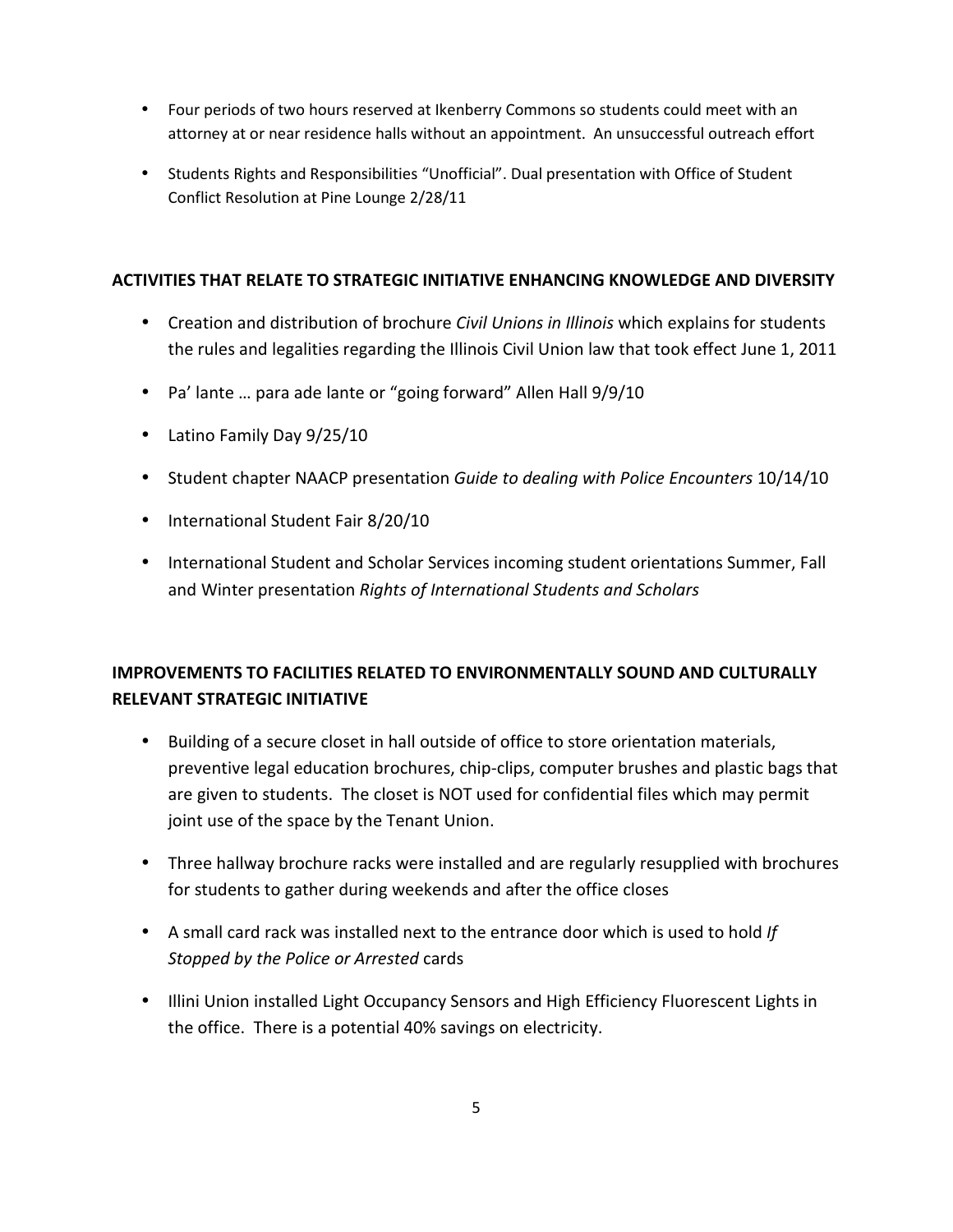#### **ACTIVITIES RELATED TO CREATION AND SUSTAINMENT OF COLLABORATIVE PARTNERSHIPS**

- Collaboration in the Student Legal Service program's mission to counsel and represent students presents inherent ethical and confidentiality issues for staff attorneys that essentially prohibit direct collaboration. The program does, however, inform parents, Faculty and Staff and Student Services units about this confidential role to encourage appropriate referrals of students.
- The office has a cooperative arrangement with the Tenant Union which permits them to use our copy machine in return for payment per copy which saves money for Tenant Union and is a convenience for both offices.
- As part of Preventive Legal education the office actively participates with Campus and Community Student Service in regular meetings.
- Worked with Campus and Community Student Service. That office vetted three of our most recent office brochures. We participated with that office's sponsorship of literature distribution at tables at the Illini Union on numerous occasions during this reporting period.
- Since 1978 our office has collaborated with the Tenant Union on a daily basis in referrals of students, answering technical questions about lease provisions, and determining whether students have valid claims or defenses in landlord-tenant matters and providing legal representation where appropriate.
- We engage parents at the Admitted Students days throughout the spring with our brochure *Why would my student need a Lawyer?*
- Co-sponsored chip-clips with Tenant-Union. This item is enormously popular with students on quad day and at events promoting office and legal issues throughout the year.
- Worked with Office of Dean of Students in review of their fall 2010 publication *Going to a Party?*
- Worked with Money Smart Committee/Office of the Vice Chancellor for Public Engagement on annual Money Smart Week which led to our office creating and printing the brochure *You and your Credit,* and our office event of April 6, 2011 inviting students to talk with an attorney about their money issues such as collections, credit, ID Theft, evictions etc.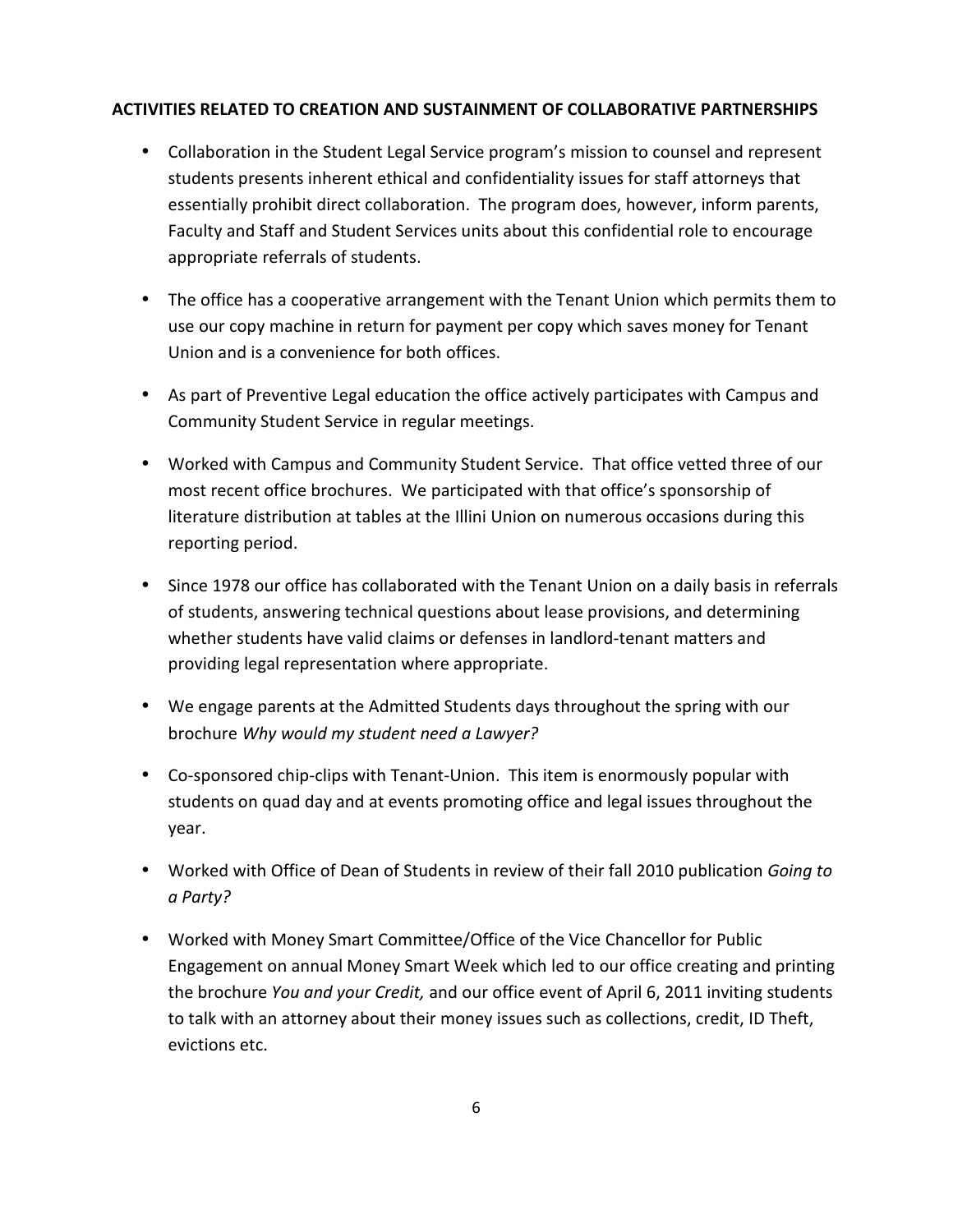#### **CLARITY AND ENHANCEMENT OF THE STUDENT EXPEREINCE AT ILLINOIS**

• The three pronged mission of the program prevents students from having time consuming legal problems, thus enhancing their ability to concentrate on academic matters. Collectively hundreds of thousands of student dollars are saved by using the office rather than outside legal counsel, which makes being a student more economically viable. The ability to concentrate on studies rather than legal matters, students inform us, has made the difference between dropping out of school or continuing to get a degree.

#### **ASSESSMENT PROJECTS**

- Director Betz attended the annual meeting of The Assessment Institute sponsored by the office of institutional improvement at Indiana University-Purdue University, Indianapolis so the office could receive a national overview of assessment policies, programs, techniques, and results in student services.
- Director Betz is an active attendee at all meetings of the Office of Dean of Students Assessment Committee where ongoing training and exposure to Student Voice has been taking place.
- We are working on several potential assessment surveys; A general client satisfaction survey, A survey that assesses some level of learning outcomes, and a survey assessing our website.
- Assessment is new to this service oriented program and a model for assessment in Student Legal Service programs does not currently exist. It is likely that our office will become the model for other programs in the national Student Legal Service community.

#### **GOALS AND CONCERNS FOR 2011-2012**

- Efficient management of time and resources. Now that the fee funding the office is non-refundable many students who sought service but were ineligible due to refunds will now receive service. Usage has always fluctuated but a dramatic increase will strain resources.
- Maintain staff and our part time work-study student employee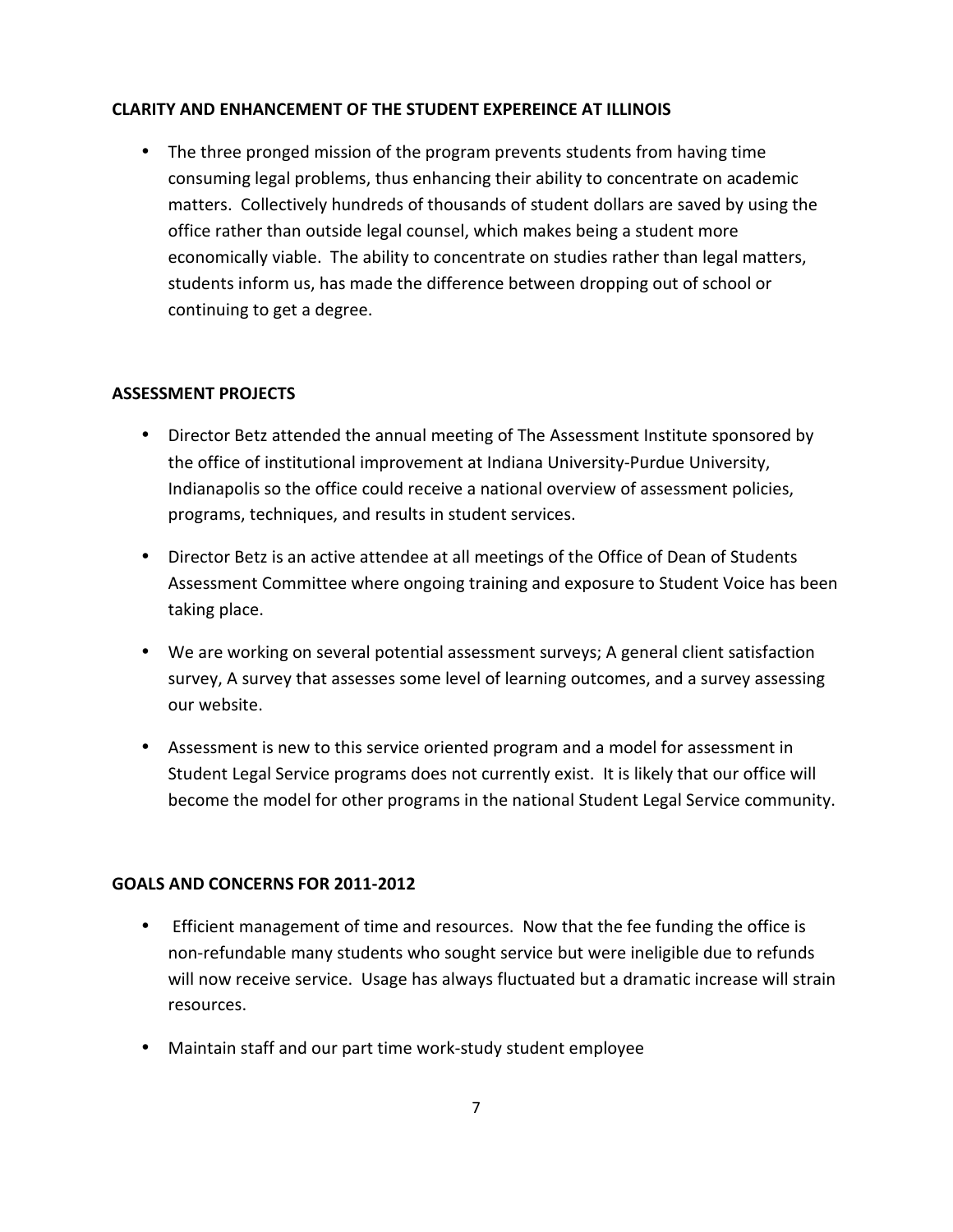- The Illinois Supreme Court now mandates 30 hours of required continuing legal education for each attorney which is an increase from the current 24. With attendance at National Student Legal Service conferences as in past years and some local law school judging by attorneys for credit there should not be a substantial budgetary impact.
- Completion of updated Student Legal Service charter with Campus Legal Counsel, and Office of Dean of Students that reflects current and best practices
- Update of office guidelines with commentary and precedent regarding benefit schedule, functions of staff, limitations of benefits of attorney-client relationship etc.
- Explore providing attorney mediation of student versus student legal issues by the next advisory board.
- There is a possibility that during the summer of 2012 the Illini Union will be conducting various updates and electrical renovations to the office which would require the services to be temporarily relocated for a month or more. Any temporary space must insure confidentiality for attorney-client consultations with there also being adequate notice to staff and clients regarding location etc.
- Develop Assessment tools while protecting attorney client relationship. Staff have some concerns regarding disclosure of client identities to third parties such as Student Voice, but believe a protocol that is ethical can be developed.
- Draft and print brochure on Automobile Insurance
- Update office brochures and website materials
- Create and implement revised intake forms which by student option will obtain greater demographic information about clients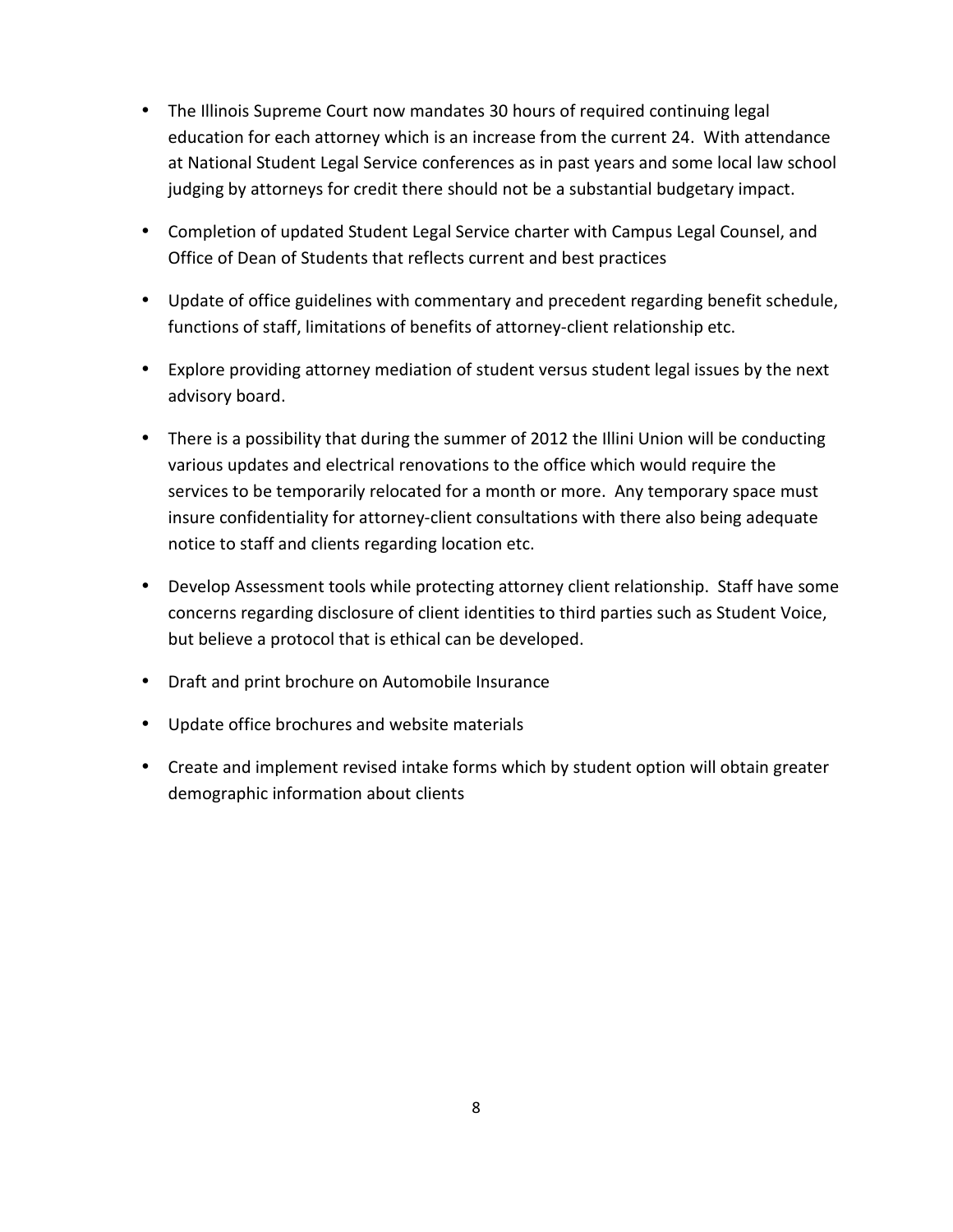### **Student Legal Service Metrics – 2010 to 2011**

| <b>Advice Only</b>         |                | <b>Cases Opened</b>        |                | Demographics*               |
|----------------------------|----------------|----------------------------|----------------|-----------------------------|
| Accident                   | 25             | Accident                   | 7              | Freshman                    |
| <b>Application Qs</b>      | 6              | <b>Application Qs</b>      | 1              | Sophomore                   |
| <b>Background Check</b>    | $\mathbf{1}$   | City Ordinance             | 50             | Junior                      |
| <b>Business</b>            | $\overline{2}$ | Civil                      | 1              | Senior                      |
| Certification              | 111            | Clearance                  | 1              | Graduate                    |
| City Offense               | 103            | Collection                 | 5              | Professional                |
| <b>Civil Rights</b>        | 5              | <b>Conservation Ticket</b> | $\mathbf{1}$   | Nondegree                   |
| Collection                 | 5              | Consumer                   | 16             |                             |
| <b>Conservation Ticket</b> | $\overline{2}$ | Contract                   | $\overline{2}$ |                             |
| Consumer                   | 40             | <b>Crime Victim</b>        | $\overline{2}$ |                             |
| Contract                   | 9              | Damage Deposit             | 45             | <b>Website Usage</b>        |
| Crime Victim               | 9              | Death of Student           | $\mathbf{1}$   | SLS Home/Index Pag          |
| Criminal                   | 7              | Discrimination             | 1              | Intake Forms/Schedu         |
| Cyberstalking              | $\mathbf{1}$   | Divorce                    | $\mathbf{1}$   | Tenant/Housing page         |
| Death of Student           | $\mathbf{1}$   | <b>Domestic Battery</b>    | 11             | <b>General Information</b>  |
| Discrimination             | 5              | DUI                        | 11             | <b>Attorney Bios</b>        |
| Divorce                    | 15             | Expungement                | $\mathbf{1}$   | Contact/Email inforn        |
| <b>Domestic Battery</b>    | 3              | Employment                 | $\overline{2}$ | Brochures / Ads             |
| <b>DUI</b>                 | 6              | Family                     | $\mathbf{1}$   | Court / Court Forms         |
| Employment                 | 18             | Housing                    | 82             | <b>Miscellaneous links:</b> |
| Expungement                | 19             | <b>ID Theft</b>            | $\overline{2}$ | Legal links                 |
| Fake ID                    | $\overline{4}$ | Insurance                  | 6              | Annual Reports inde:        |
| Family                     | 14             | Miscellaneous              | $\mathbf{1}$   | <b>SLS History</b>          |
| Hearing                    | 5              | Misdemeanor                | 35             | Maps                        |
| Housing                    | 215            | Name Change                | 9              | <b>Spring Break</b>         |
| <b>ID Theft</b>            | 2              | Post Plea Issue            | 7              | Legal Disclaimer            |
| <b>Internet Defamation</b> | $\overline{2}$ | Power of Attorney          | 2              | Advisory Board mate         |
| Immigration                | $\overline{2}$ | <b>Small Claims</b>        | $\mathbf 1$    | <b>TOTAL</b>                |
| Insurance                  | 5              | <b>RSO</b>                 | 1              |                             |
| Interview                  | 4              | <b>Student Discipline</b>  | $\mathbf 1$    |                             |
| Labor                      | $\mathbf{1}$   | Subpoena                   | $\mathbf 1$    |                             |
| <b>Medical Malpractice</b> | $\mathbf{1}$   | <b>Traffic</b>             | 156            |                             |
| Miscellaneous              | 21             | <b>TOTAL</b>               | 464            |                             |
| Misdemeanor                | 22             |                            |                |                             |
| Name Change                | $\overline{2}$ |                            |                |                             |
| Personal Injury            | 7              | <b>Notary Services</b>     |                |                             |
| Post Plea Issue            | 20             | <b>Students Served</b>     | 377            |                             |
| Power of Attorney          | 39             | # of Signatures            | 731            |                             |
| <b>Privacy Rights</b>      | $\mathbf{1}$   | <b>TOTAL</b>               | 1108           |                             |
| RIAA/Copyright             | 11             |                            |                |                             |
| <b>RSO</b>                 | 9              |                            |                |                             |
| <b>RSP</b>                 | 3              |                            |                |                             |
| <b>Small Claims</b>        | 7              |                            |                |                             |
| <b>Student Discipline</b>  | 25             |                            |                |                             |
| Subpoena                   | $\mathbf{1}$   |                            |                |                             |
| <b>Traffic</b>             | 136            |                            |                |                             |
| Witness                    | 3              |                            |                |                             |
| Will                       | $\mathbf{1}$   |                            |                |                             |
| <b>TOTAL</b>               | 956            |                            |                |                             |

| <b>Cases Opened</b>        |  |
|----------------------------|--|
| Accident                   |  |
| <b>Application Qs</b>      |  |
| City Ordinance             |  |
| Civil                      |  |
| Clearance                  |  |
| Collection                 |  |
| <b>Conservation Ticket</b> |  |
| Consumer                   |  |
| Contract                   |  |
| Crime Victim               |  |
| Damage Deposit             |  |
| Death of Student           |  |
| Discrimination             |  |
| Divorce                    |  |
| <b>Domestic Battery</b>    |  |
| DUI                        |  |
| Expungement                |  |
| Employment                 |  |
| Family                     |  |
| Housing                    |  |
| <b>ID Theft</b>            |  |
| Insurance                  |  |
| Miscellaneous              |  |
| Misdemeanor                |  |
| Name Change                |  |
| Post Plea Issue            |  |
| Power of Attorney          |  |
| <b>Small Claims</b>        |  |
| <b>RSO</b>                 |  |
| <b>Student Discipline</b>  |  |
| Subpoena                   |  |
| Traffic                    |  |
| <b>TOTAL</b>               |  |
|                            |  |
|                            |  |
| <b>Notary Services</b>     |  |
| <b>Students Served</b>     |  |
| # of Signatures            |  |
| <b>TOTAL</b>               |  |
|                            |  |
|                            |  |
|                            |  |
|                            |  |
|                            |  |
|                            |  |

| <b>Advice Only</b>         |                | <b>Cases Opened</b>        |                | Demographics*                    |                  |
|----------------------------|----------------|----------------------------|----------------|----------------------------------|------------------|
| Accident                   | 25             | Accident                   | 7              | Freshman                         | 8.39%            |
| <b>Application Qs</b>      | 6              | <b>Application Qs</b>      | 1              | Sophomore                        | 13.04%           |
| <b>Background Check</b>    | 1              | City Ordinance             | 50             | Junior                           | 21.42%           |
| <b>Business</b>            | 2              | Civil                      | 1              | Senior                           | 23.53%           |
| Certification              | 111            | Clearance                  | 1              | Graduate                         | 31.97%           |
| City Offense               | 103            | Collection                 | 5              | Professional                     | 1.05%            |
| Civil Rights               | 5              | <b>Conservation Ticket</b> | 1              | Nondegree                        | 0.60%            |
| Collection                 | 5              | Consumer                   | 16             |                                  |                  |
| <b>Conservation Ticket</b> | 2              | Contract                   | 2              |                                  |                  |
| Consumer                   | 40             | <b>Crime Victim</b>        | 2              |                                  |                  |
| Contract                   | 9              | Damage Deposit             | 45             | <b>Website Usage</b>             | <b>Pageviews</b> |
| Crime Victim               | 9              | Death of Student           | $\mathbf{1}$   | SLS Home/Index Page              | 7,188            |
| Criminal                   | 7              | Discrimination             | 1              | Intake Forms/ScheduleAppt.       | 2,930            |
| Cyberstalking              | 1              | <b>Divorce</b>             | 1              | Tenant/Housing pages             | 3,889            |
| Death of Student           | 1              | <b>Domestic Battery</b>    | 11             | <b>General Information pages</b> | 2,444            |
| Discrimination             | 5              | DUI                        | 11             | <b>Attorney Bios</b>             | 1,860            |
| Divorce                    | 15             | Expungement                | $\mathbf{1}$   | Contact/Email information        | 1,585            |
| Domestic Battery           | 3              | Employment                 | 2              | Brochures / Ads                  | 1,555            |
| DUI                        | 6              | Family                     | 1              | Court / Court Forms              | 1,919            |
| Employment                 | 18             | Housing                    | 82             | <b>Miscellaneous links:</b>      |                  |
| Expungement                | 19             | ID Theft                   | $\overline{2}$ | Legal links                      | 415              |
| Fake ID                    | 4              | Insurance                  | 6              | Annual Reports index page        | 306              |
| Family                     | 14             | Miscellaneous              | 1              | <b>SLS History</b>               | 317              |
| Hearing                    | 5              | Misdemeanor                | 35             | Maps                             | 208              |
| Housing                    | 215            | Name Change                | 9              | <b>Spring Break</b>              | 112              |
| <b>ID Theft</b>            | $\overline{2}$ | Post Plea Issue            | 7              | Legal Disclaimer                 | 51               |
| <b>Internet Defamation</b> | $\overline{2}$ | Power of Attorney          | 2              | <b>Advisory Board materials</b>  | 71               |
| Immigration                | 2              | <b>Small Claims</b>        | 1              | <b>TOTAL</b>                     | 24,850           |
| Insurance                  | 5              | <b>RSO</b>                 | 1              |                                  |                  |
| Interview                  | 4              | <b>Student Discipline</b>  | 1              |                                  |                  |
| Labor                      | 1              | Subpoena                   | 1              |                                  |                  |

\*Numbers include only those who provided the information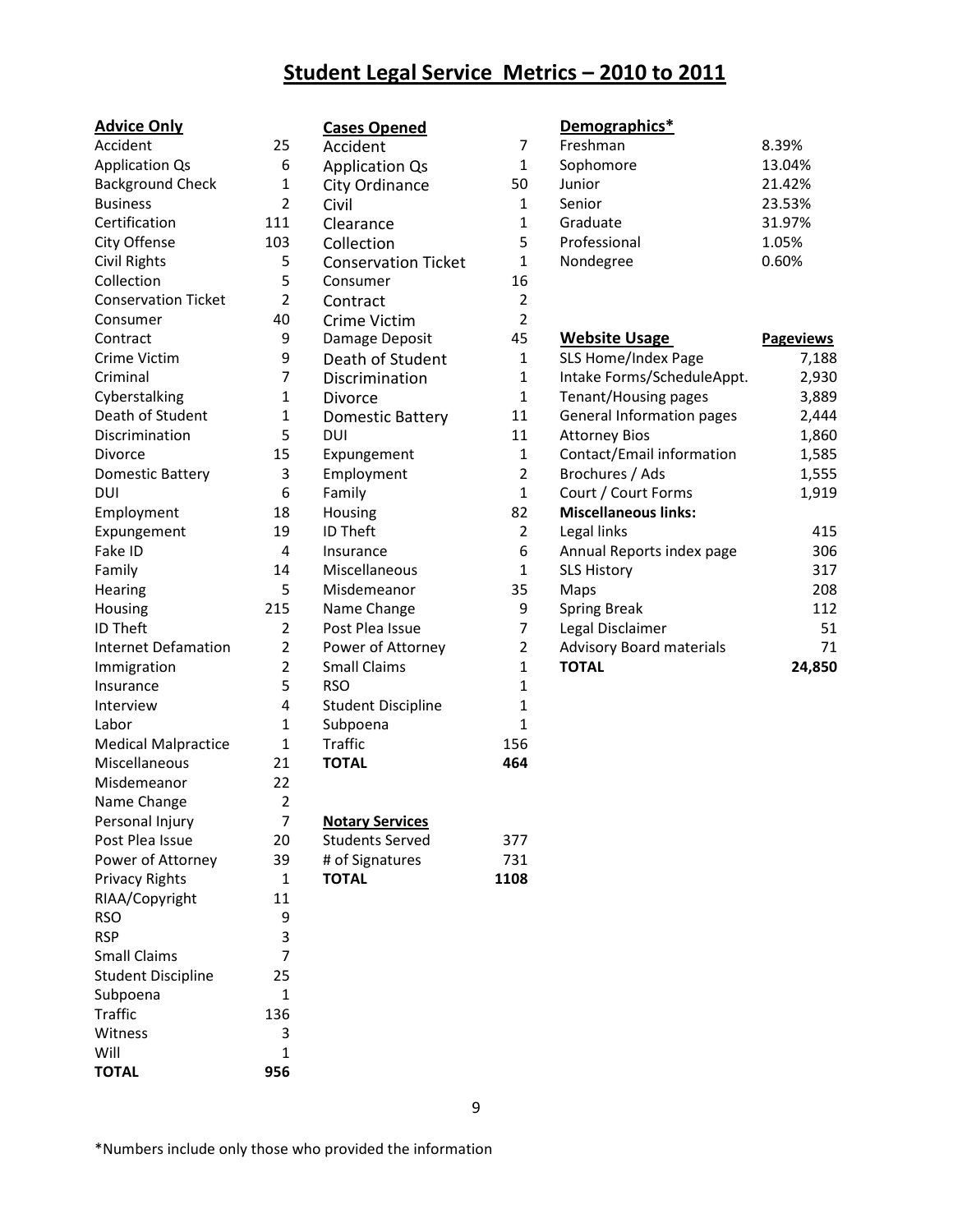### **Ten-year Statistical Summary**

| <b>YEAR</b>     | <b>ALL INTAKES'</b> | <b>ADVICE ONLY</b> | <b>OPENED CASES</b> |
|-----------------|---------------------|--------------------|---------------------|
| 2010-2011       | 1797                | 1333               | 464                 |
| 2009-2010       | 1731*               | 1321*              | 410*                |
| 2008-2009       | 1823                | 1364               | 459                 |
| 2007-2008       | 1795                | 1379               | 416                 |
| 2006-2007       | 1834                | 1354               | 480                 |
| 2005-2006       | 1879                | 1439               | 440                 |
| 2004-2005       | 1960                | 1387               | 573                 |
| 2003-2004       | 2108                | 1553**             | 555                 |
| 2002-2003       | $2113**$            | 1444               | 669 **              |
| 2001-2002       | 2099                | 1449               | 650                 |
| 10 year average | 1913.9              | 1402.3             | 511.6               |

### **I Figure includes notary service**

- **\* = Lowest Figure for the 10 years**
- **\*\* = Highest Figure for the 10 years**

### **Percentage difference between Lowest and Highest:**

| <b>All Intakes:</b>  | 18.08% |
|----------------------|--------|
| <b>Advice Only:</b>  | 14.94% |
| <b>Opened Cases:</b> | 38.71% |

### **Percentage difference between Lowest and Highest:**

| <b>All Intakes:</b>  | 10.3%  |
|----------------------|--------|
| <b>Advice Only:</b>  | 6.48%  |
| <b>Opened Cases:</b> | 20.76% |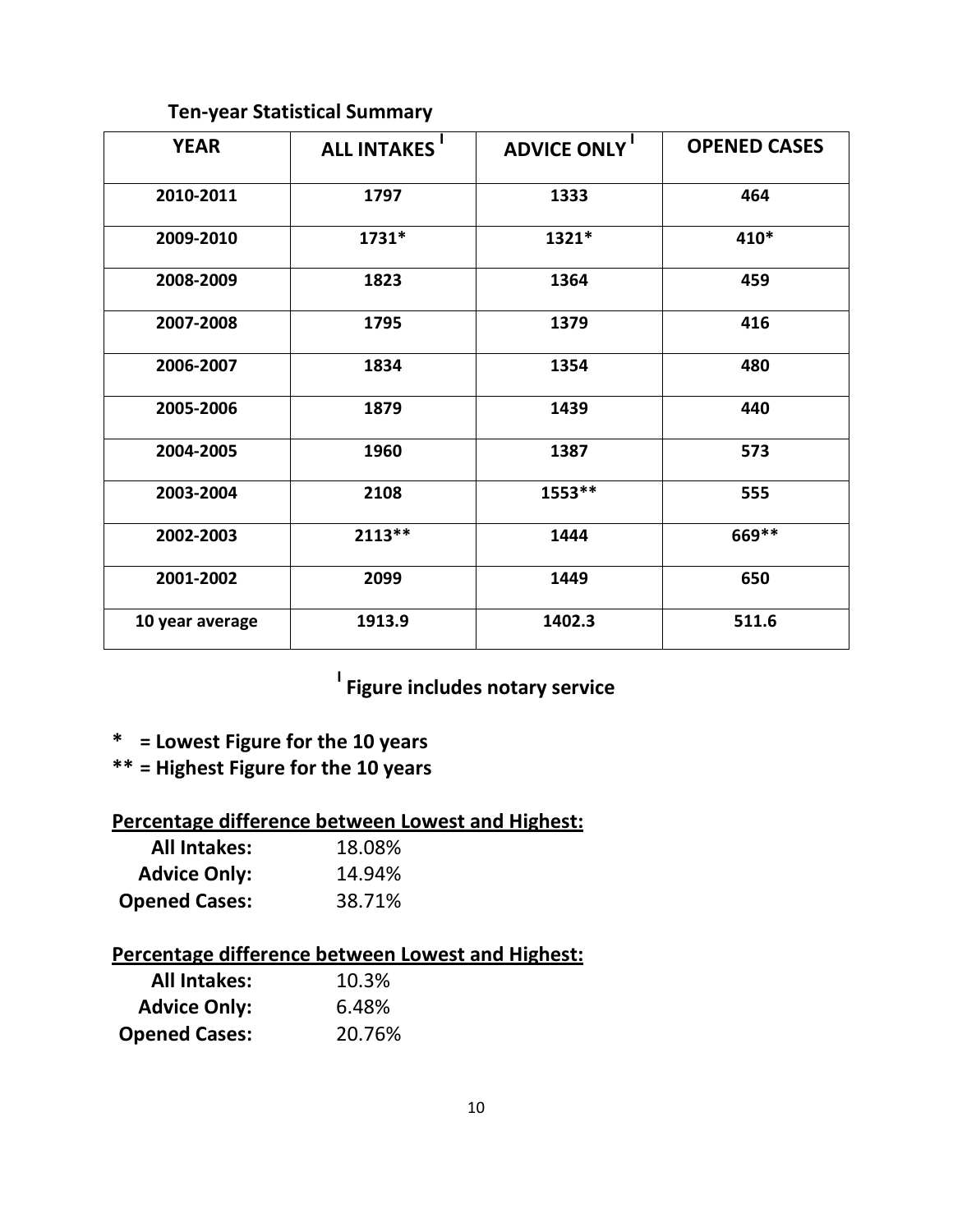# **Speaking Events for FY2011**

### **Fall 2010**

|                | <b>Date</b> | Group/Organization                           | # Attending |
|----------------|-------------|----------------------------------------------|-------------|
| <b>Tabling</b> | 8/11        | Paraprofessional Resource Fair               | 200         |
|                | 8/20        | <b>OISSS International Student Info Fair</b> | 40          |
|                | 8/22        | Quad Day                                     | 3,500       |
|                | 9/25        | Transfer Day Infro Fair                      | 12          |
|                | 9/26        | Latino Family Day                            | 30          |
|                | 9/17        | <b>Grad Student Fair</b>                     | 150         |
|                | 9/27        | <b>Campus Community Connections Expo</b>     | 50          |
|                | 10/13       | <b>Housing Fair</b>                          | 40          |
|                | 10/20       | <b>Campus Community Connections Expo</b>     | 22          |
|                | 11/18       | <b>Campus Community Connections Expo</b>     | 33          |
| <b>TOTAL</b>   |             |                                              | 4,077       |
| <b>Greek</b>   | 9/20        | Theta Chi                                    | 25          |
|                | 10/11       | Alpha Lambda Chi                             | 30          |
|                | 10/18       | Phi Kappa Psi                                | 62          |
| <b>TOTAL</b>   |             |                                              | 117         |
| Other          | 8/16        | <b>OISSS New Student Orientation</b>         | 50          |
|                | 8/30        | <b>LGBT</b>                                  | 15          |
|                | 10/14       | NAACP - Student RSO                          | 19          |
| <b>TOTAL</b>   |             |                                              | 84          |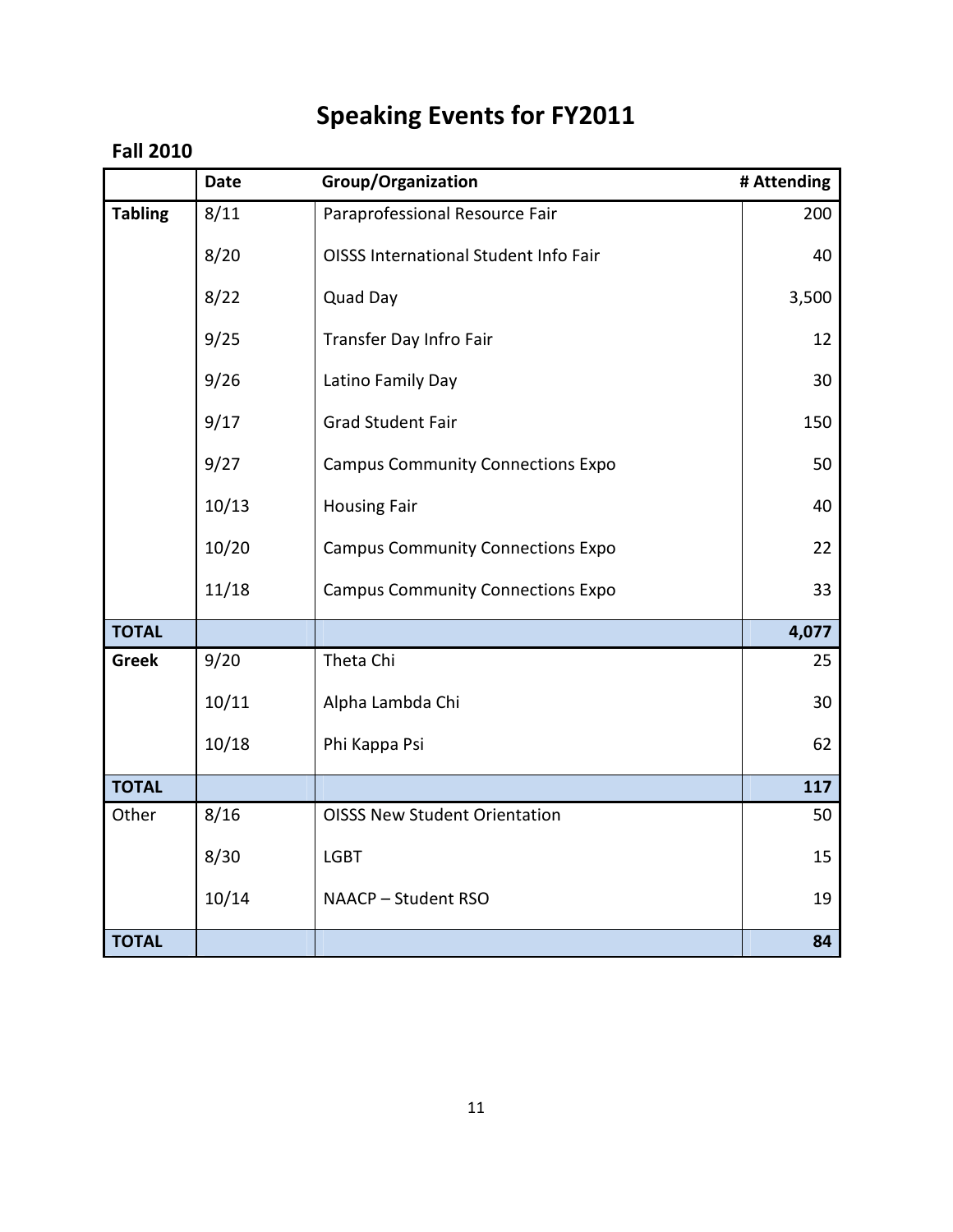### **Spring 2011**

|                | <b>Date</b>   | Group/Organization                                 | # Attending |
|----------------|---------------|----------------------------------------------------|-------------|
| <b>Tabling</b> | 2/8           | Daily Illini Housing Fair                          | 22          |
|                | 2/21          | <b>Admitted Students Days</b>                      | 77          |
|                | 3/7           | <b>Admitted Student Days</b>                       | 80          |
|                | 3/11          | <b>Admitted Student Days</b>                       | 137         |
|                | 3/18          | <b>Admitted Student Days</b>                       | 157         |
|                | 3/30          | <b>Admitted Student Days</b>                       | 140         |
|                | 3/5           | Presidents Scholarship Info Fair                   | 215         |
|                | 3/8           | <b>Campus Community Outreach</b>                   | 15          |
|                | 4/15          | <b>Admitted Student Days</b>                       | 80          |
|                | 4/13          | <b>Campus Community Outreach</b>                   | 3           |
|                | 4/15          | <b>Admitted Student Days</b>                       | 90          |
|                | Jun/July 2011 | New Student Registration $-$ as a part of the ODOS |             |
| <b>TOTAL</b>   |               |                                                    | 1,016       |
| <b>Greek</b>   | 3/14          | Alpha Epsilon Pi                                   | 62          |
|                | 3/28          | Alpha Gamma Rho                                    | 60          |
|                | 4/14          | Kappa Delta Rho                                    | 65          |
| <b>TOTAL</b>   |               |                                                    | 187         |
| Other          | 1/14          | <b>OISSS Orientation</b>                           | 60          |
|                | 2/28          | "Know Your Rights" - Student Senate                | 12          |
|                | 3/3           | Washington Post - "Campus Overload" Blog Live Chat | Online      |
|                | 4/14          | Pre-Law Meet and Greet                             | 18          |
|                | 6/10          | <b>OISSS Orientation</b>                           | 50          |
| <b>TOTAL</b>   |               |                                                    | 140         |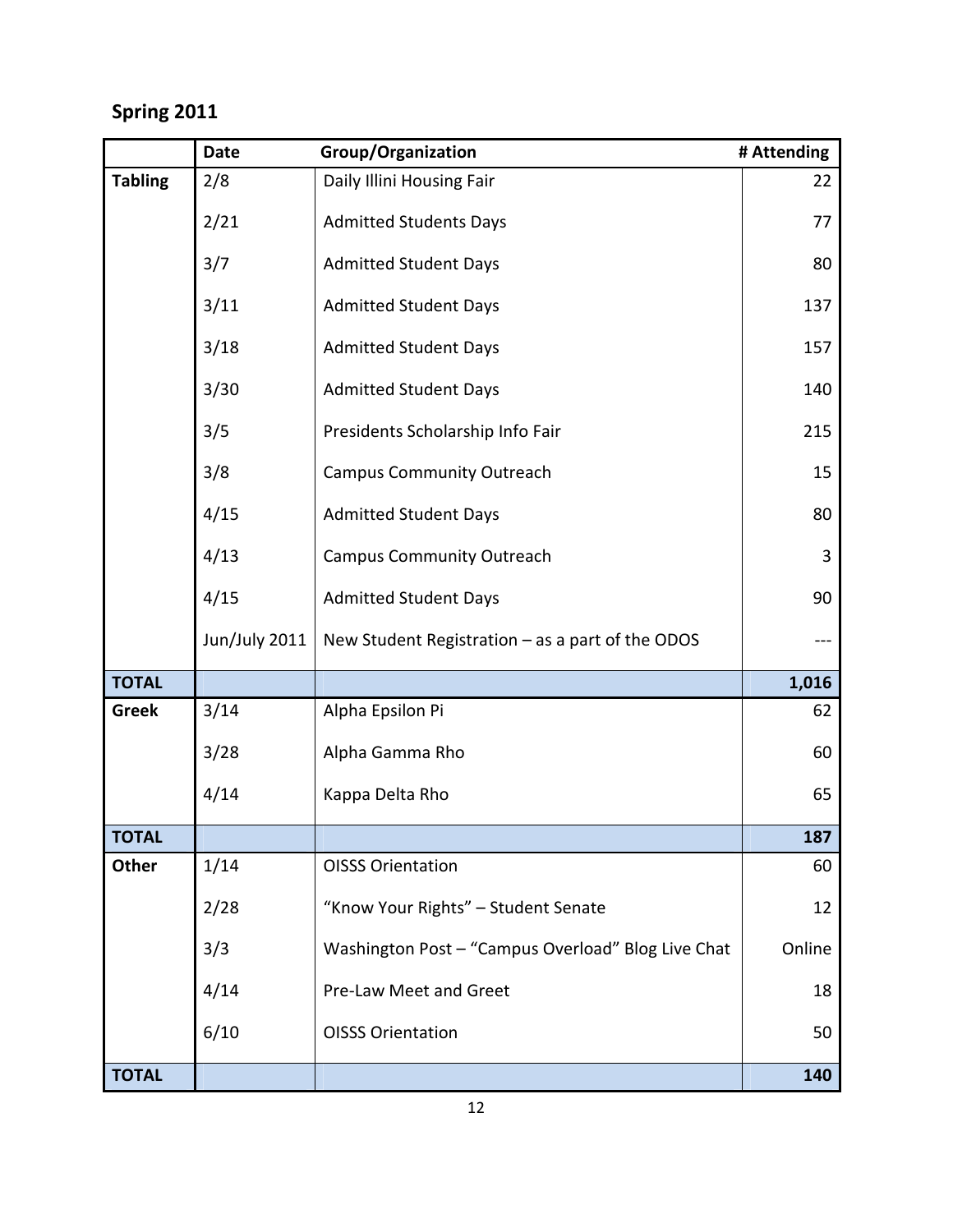# **Ads in** *The Daily Illini* **FY2011**

| <b>Ad Name</b>                                                                    | <b>Special Issue/Section</b>                 | Date(s) of publication                                                           |
|-----------------------------------------------------------------------------------|----------------------------------------------|----------------------------------------------------------------------------------|
| New Students: Do you know that you have<br>"FREE" legal help available on campus? | <b>New Student Guide</b>                     | 7/20/2010                                                                        |
| <b>Guard Your Security/Damage Deposit</b>                                         | Move-In Edition                              | 8/11/2010                                                                        |
| <b>Welcome Back to Illinois</b>                                                   | <b>Welcome Back Edition</b>                  | 8/18/2010                                                                        |
| <b>Student Legal Service</b>                                                      | Quad Day Edition                             | 8/20/2010                                                                        |
| Party Safely and Responsibly                                                      | <b>Touchdown Times</b>                       | 9/3, 9/10, 10/01, 10/8, 10/15,<br>10/22, 10/29, 11/5, 11/12,<br>11/19, 12/3/2010 |
| Student Legal Service is coming to you!                                           |                                              | 9/22/2010                                                                        |
| Daily Illini Housing Fair listing                                                 | <b>Housing Guide</b>                         | 9/28/2010, 2/8/2011                                                              |
| <b>Guidelines for Homecoming</b>                                                  | <b>Homecoming Guide</b>                      | 10/19/2010                                                                       |
| 6 Steps Before Signing a Lease                                                    | <b>Housing Guide</b>                         | 10/13/2010, 2/8/2011                                                             |
| Faculty and Staff: Remember to refer students<br>to Student Legal Service         | D I Salary Guide                             | 11/9/2010                                                                        |
| <b>Tips for Thanksgiving Break</b>                                                |                                              | 11/15, 11/17/2010                                                                |
| $S$ tudent Legal Service<br>If you have troubles, come on in                      | ABCs of the Holidays                         | 12/2, 12/3, 12/8/2010                                                            |
| <b>Tips for Winter Break</b>                                                      | (12/13) Puzzle Guide<br>$(12/14)$ Bowl Guide | 12/9-10, 12/13-14/2010                                                           |
| We Can Help You Navigate the Maze of<br>Student Life (maze)                       | <b>Puzzle Guide</b>                          | 12/13/2010                                                                       |
| Guidelines for throwing a bowl party                                              | <b>Bowl Guide</b>                            | 12/14/2010                                                                       |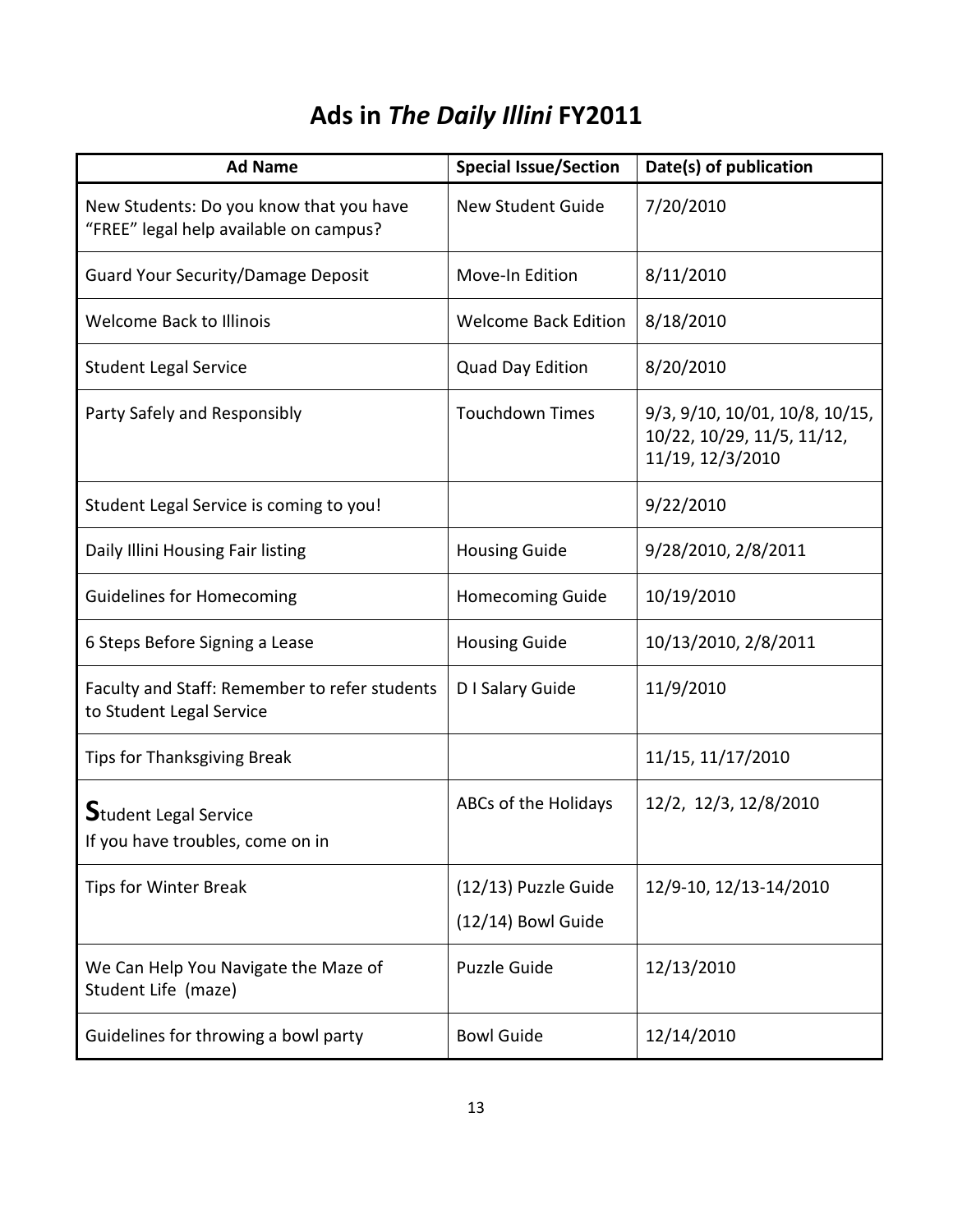| <b>Welcome Back!</b>                                                                         | <b>Welcome Back Edition</b>                 | 01/14/2011      |
|----------------------------------------------------------------------------------------------|---------------------------------------------|-----------------|
| Beware: "unofficial" St. Patrick's Day                                                       |                                             | $3/1 - 3/2011$  |
| When you party before or after Big 10<br>Tournament games, you've gotta play by the<br>rules | Big 10 Tournament<br>Guide                  | 3/9/2011        |
| Are you planning a trip to Mexico for Spring<br>Break?                                       |                                             | 3/11, 3/15/2011 |
| <b>Guidelines for Spring Break</b>                                                           |                                             | 3/16, 3/17/2011 |
| Welcome, Mom!                                                                                | Mom's Day Edition                           | 4/5, 4/8/2011   |
| Now That You've Graduated, Are You Moving?                                                   | <b>Graduation Guide</b>                     | 4/26/2011       |
| Subletting Your Apartment?/Moving?                                                           | Spring Semester in<br><b>Review Edition</b> | 5/9/2011        |
| Parents: Do you know that there is free legal<br>help available on campus?                   | Summer 2011 Campus<br>Navigator             | Summer 2011     |

# **Listings FY 2011**

| Date/Period  | <b>Publication</b>               | Ad                                     |
|--------------|----------------------------------|----------------------------------------|
| 2011-2012 *  | iBook                            | <b>Student Legal Service</b>           |
| 2011-2012 ** | <b>University Parents' Guide</b> | Your son/daughter has free legal help! |

\* Published April, 2011

\*\* Published Spring 2011